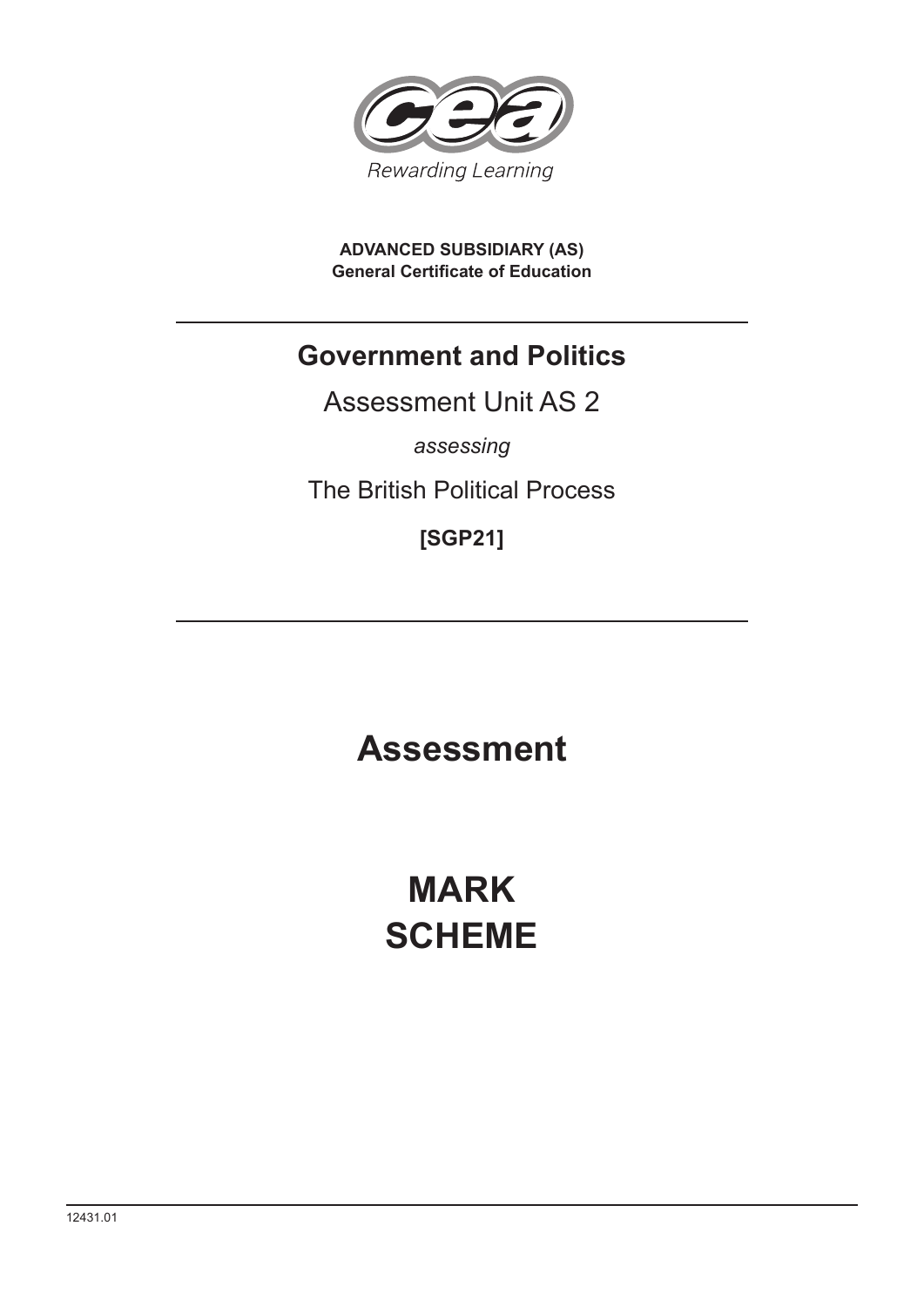### **General Marking Instructions**

#### *Introduction*

The main purpose of the mark scheme is to ensure that papers are marked accurately, consistently and fairly. The mark scheme provides teachers with an indication of the nature and range of students' responses likely to be worthy of credit. It also sets out the criteria which they should apply in allocating marks to students' responses.

#### *Assessment objectives*

Below are the assessment objectives for GCE Government and Politics.

Students should be able to:

- **AO1** Demonstrate knowledge and understanding of political institutions, processes, concepts, theories and debates.
- **AO2** Analyse and evaluate political information, arguments and theories; identify parallels, connections, similarities and differences between the political systems studied.
- **AO3** Construct and communicate coherent arguments making use of a range of appropriate political vocabulary.

Not all AOs are assessed in every question. In shorter, factual recall questions only AO1 may be assessed. In longer extended writing responses all three AOs may be assessed.

#### *Quality of students' responses*

In marking the examination papers, teachers should be looking for a quality of response reflecting the level of maturity which may reasonably be expected of a 17 or 18-year-old which is the age at which the majority of students sit their GCE examinations.

#### *Flexibility in marking*

Mark schemes are not intended to be totally prescriptive. No mark scheme can cover all the responses which students may produce. In the event of unanticipated answers, teachers are expected to use their professional judgement to assess the validity of answers.

#### *Positive marking*

Teachers are encouraged to be positive in their marking, giving appropriate credit for what students know, understand and can do rather than penalising students for errors or omissions. Teachers should make use of the whole of the available mark range for any particular question and be prepared to award full marks for a response which is as good as might reasonably be expected of a 17 or 18-year-old GCE student.

#### *Awarding zero marks*

Marks should only be awarded for valid responses and no marks should be awarded for an answer which is completely incorrect or inappropriate.

#### *Examples and evidence*

In a subject such as Government and Politics, the use of relevant examples and evidence is crucial. However, the amount of evidence/examples required depends upon the nature of the question.

- shorter, factual recall questions may require no evidence/examples at all.
- other short questions may require an example is given but not developed.
- some source-based questions may identify an example and the task for students is to identify and then explain this example (and usually provide another).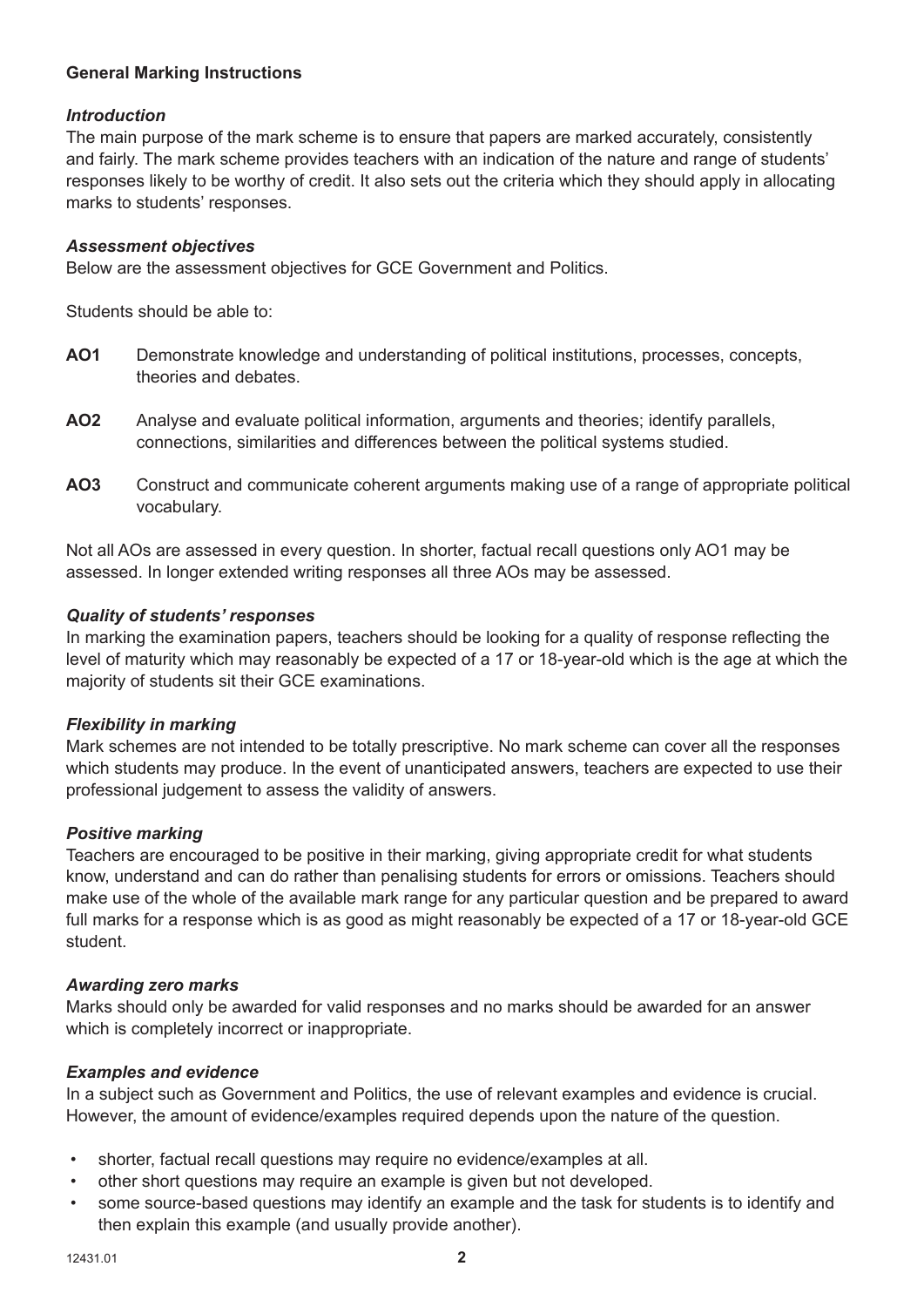- extended essay responses require a range of examples/evidence. However, this should not be simply listed but the relevance of the material to the topic under discussion should be explained. There is *no* required number of examples for a response to achieve the top mark band: a response with four developed and applied pieces of evidence is superior to one with ten listed examples.
- Further specific guidance is provided in the detailed Mark Scheme that follows.

#### *Sources of evidence and examples*

Evidence and examples can be drawn from political systems referred to in the specification. However, students are free to also draw upon evidence from systems **not** explicitly mentioned in the specification. For example, North Korea, Brazil, Myanmar. Accurate and relervant knowledge and understanding from all political systems is acceptable.

Direct quotation, while acceptable, is not required in responses.

#### *Types of mark schemes*

Mark schemes for tasks or questions which require students to respond in extended written form are marked on the basis of levels of response which take account of the quality of written communication.

Other questions which require only short answers are marked on a point for point basis with marks awarded for each valid piece of information provided.

#### *Levels of response*

In deciding which level of response to award, teachers should look for the 'best fit' bearing in mind that weakness in one area may be compensated for by strength in another. In deciding which mark within a particular level to award to any response, teachers are expected to use their professional judgement.

The following guidance is provided to assist teachers.

- *Threshold performance:* Response which just merits inclusion in the level and should be awarded a mark at or near the bottom of the range.
- *Intermediate performance:* Response which clearly merits inclusion in the level and should be awarded a mark at or near the middle of the range.
- *High performance:* Response which fully satisfies the level description and should be awarded a mark at or near the top of the range.

#### *Quality of written communication*

Quality of written communication is taken into account in assessing students' responses to all tasks and questions that require them to respond in extended written form. These tasks and questions are marked on the basis of levels of response. The description for each level of response includes reference to the quality of written communication.

For conciseness, quality of written communication is distinguished within levels of response as follows:

- Level 1: Quality of written communication is inadequate.
- Level 2: Quality of written communication is limited.
- Level 3: Quality of written communication is satisfactory.
- Level 4: Quality of written communication is good.
- Level 5: Quality of written communication is of a high standard.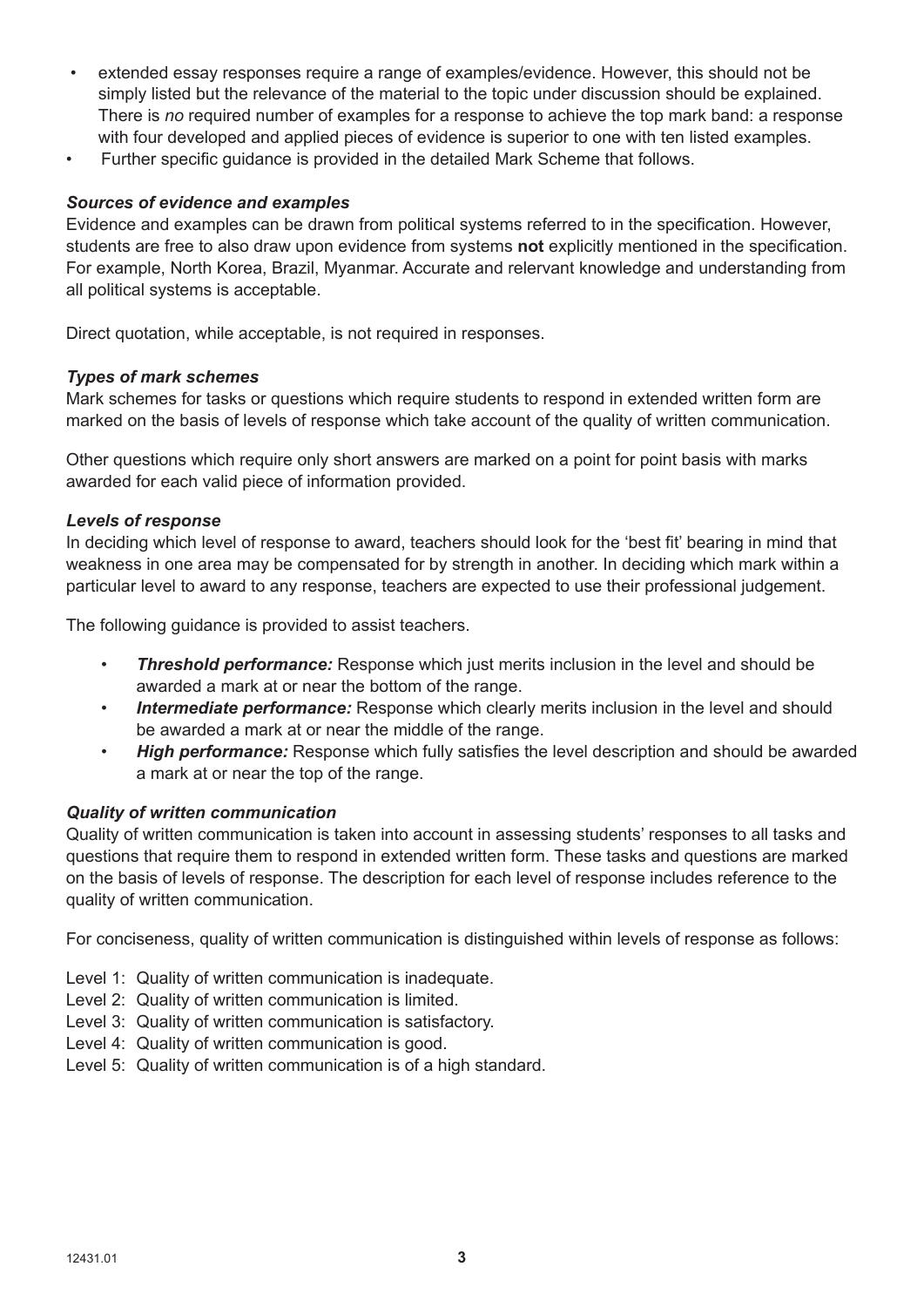In interpreting these level descriptions, teachers should refer to the more detailed guidance provided below:

**Level 1 (Inadequate):** The student makes only a very limited selection and use of an appropriate form and style of writing. The organisation of material may lack any clarity and coherence. There is very little use of specialist vocabulary. Presentation, spelling, punctuation and grammar may be such that intended meaning is consistently unclear.

**Level 2 (Limited):** The student makes only a limited selection and use of an appropriate form and style of writing. The organisation of material may lack clarity and coherence. There is little use of specialist vocabulary. Presentation, spelling, punctuation and grammar may be such that intended meaning is not clear in places.

**Level 3 (Satisfactory):** The student makes a reasonable selection and use of an appropriate form and style of writing. Relevant material is organised with some clarity and coherence. There is some use of appropriate specialist vocabulary. Presentation, spelling, punctuation and grammar are sufficiently competent to make meaning clear.

**Level 4 (Good):** The student makes a good selection and use of an appropriate form and style of writing. Relevant material is organised with a good standard of clarity and coherence. There is good use of appropriate specialist vocabulary. Presentation, spelling, punctuation and grammar are of a sufficiently good standard to make meaning clear.

**Level 5 (High Standard):** The student successfully selects and uses the most appropriate form and style of writing. Relevant material is organised with a high degree of clarity and coherence. There is widespread and accurate use of appropriate specialist vocabulary. Presentation, spelling, punctuation and grammar are of a sufficiently high standard to make meaning clear.

Government and Politics is one of many subjects in which it is possible to confuse a well-presented response with one that actually contains relevant knowledge and understanding.

It is imperative when assessing responses that relevant knowledge and understanding are appropriately rewarded even if the presentation is not of as high a standard as may be the case with other student's work.

It is also important to note that the level descriptors for QWC state that spelling, punctuation and grammar are relevant in so far as they affect the meaning of a student's response. Some failings in spelling, punctuation and grammar should not prevent a response that contains clearly relevant material from being properly rewarded.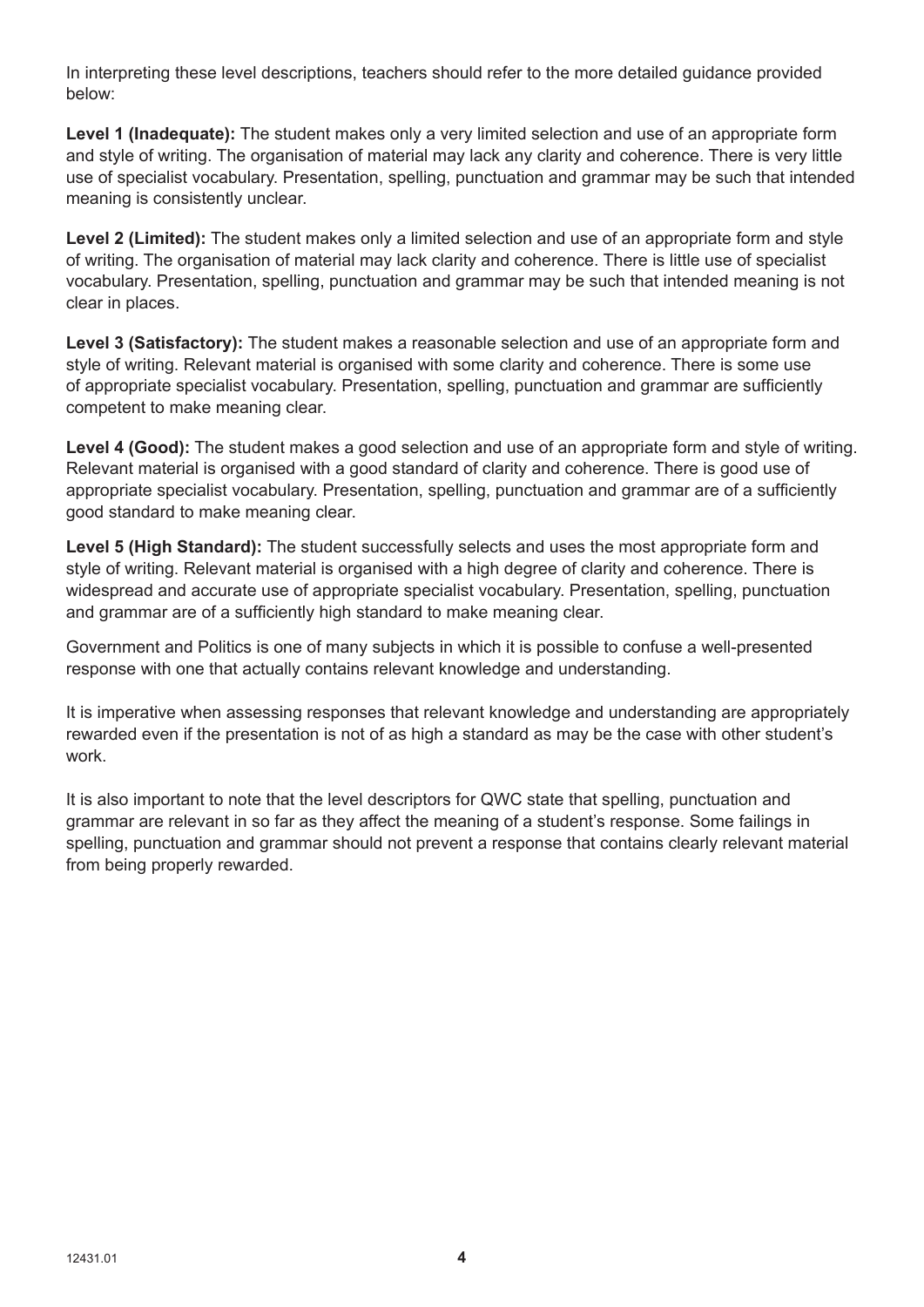|                         | <b>Section A: The UK Parliament and Executive</b>                                                                                                                                                                                                                                                                                                                                                                                                                                                                                                                                                                                                                                                                                                                                                                                                                                                                                                                                                                                                                                                                                                           | <b>AVAILABLE</b><br><b>MARKS</b> |
|-------------------------|-------------------------------------------------------------------------------------------------------------------------------------------------------------------------------------------------------------------------------------------------------------------------------------------------------------------------------------------------------------------------------------------------------------------------------------------------------------------------------------------------------------------------------------------------------------------------------------------------------------------------------------------------------------------------------------------------------------------------------------------------------------------------------------------------------------------------------------------------------------------------------------------------------------------------------------------------------------------------------------------------------------------------------------------------------------------------------------------------------------------------------------------------------------|----------------------------------|
| 1                       | Two marks for each debate identified. Debates in the Commons include those on<br>the First, Second and Third Readings, Adjournment Debates, Budget Debates,<br>Emergency Debates. Terms such as 'Parliamentary Debates' or 'Commons<br>Debates' are not acceptable. Any other relevant type of debate.<br>(AO1: 4 marks)<br>$[4]$                                                                                                                                                                                                                                                                                                                                                                                                                                                                                                                                                                                                                                                                                                                                                                                                                           | $\overline{4}$                   |
| $\overline{\mathbf{2}}$ | <b>Background</b><br>MPs can perform their scrutiny role in a wide variety of ways including asking<br>questions of ministers, participating in both Select and Public Bill Committees,<br>participating in debates, producing research findings, criticising policies through<br>the media, using social media platforms, asking questions during Question Time.                                                                                                                                                                                                                                                                                                                                                                                                                                                                                                                                                                                                                                                                                                                                                                                           |                                  |
|                         | Any other relevant form of scrutiny.                                                                                                                                                                                                                                                                                                                                                                                                                                                                                                                                                                                                                                                                                                                                                                                                                                                                                                                                                                                                                                                                                                                        |                                  |
|                         | Level 1 ([1])<br>The student identifies a valid way with little or no development.                                                                                                                                                                                                                                                                                                                                                                                                                                                                                                                                                                                                                                                                                                                                                                                                                                                                                                                                                                                                                                                                          |                                  |
|                         | Level 2 ([2]-[3])<br>The student offers a limited explanation of a valid way. There will be some<br>supporting evidence.                                                                                                                                                                                                                                                                                                                                                                                                                                                                                                                                                                                                                                                                                                                                                                                                                                                                                                                                                                                                                                    |                                  |
|                         | Level 3 ([4]-[5])<br>The student provides a full explanation of a valid way. Relevant evidence will<br>support the response.                                                                                                                                                                                                                                                                                                                                                                                                                                                                                                                                                                                                                                                                                                                                                                                                                                                                                                                                                                                                                                |                                  |
|                         | Apply criteria for other relevant strength.<br>$(AO1: 2 \times 5 \text{ marks})$                                                                                                                                                                                                                                                                                                                                                                                                                                                                                                                                                                                                                                                                                                                                                                                                                                                                                                                                                                                                                                                                            |                                  |
|                         | Any other valid material will be rewarded appropriately.<br>(AO1: 10 marks)<br>$[10]$                                                                                                                                                                                                                                                                                                                                                                                                                                                                                                                                                                                                                                                                                                                                                                                                                                                                                                                                                                                                                                                                       | 10                               |
| 3                       | <b>Background</b><br>(a)<br>It would, until the election of the Johnson government, appear ridiculous<br>to argue that Prime Ministers dominate their cabinets. His immediate<br>predecessors as PM have been obviously weak and lacking in control.<br>However, students should take a longer perspective and be able to explain<br>the argument of PM dominance and explain the reasons why this was, until<br>recently, frequently advanced. It is anticipated that students will refer to the<br>powers of the PM, including patronage powers, control over the frequency<br>and agenda of Cabinet meetings, the ability to pre-cook policy in Cabinet<br>Committees, the support of the PM's Office and ready access to the media.<br>These should be explained even if an answer then goes on to argue that<br>they have all failed to rescue recent PMs. For balance, an answer could<br>explain the reasons why Cabinet Government is still in operation, especially<br>the significance of the size of a government's majority. The personality of the<br>PM is only one of a range of factors determining the PM's ability to control<br>cabinet. |                                  |

Weaker answers will be limited in terms of argument and especially evidence and will lack balance. Stronger answers will display understanding of the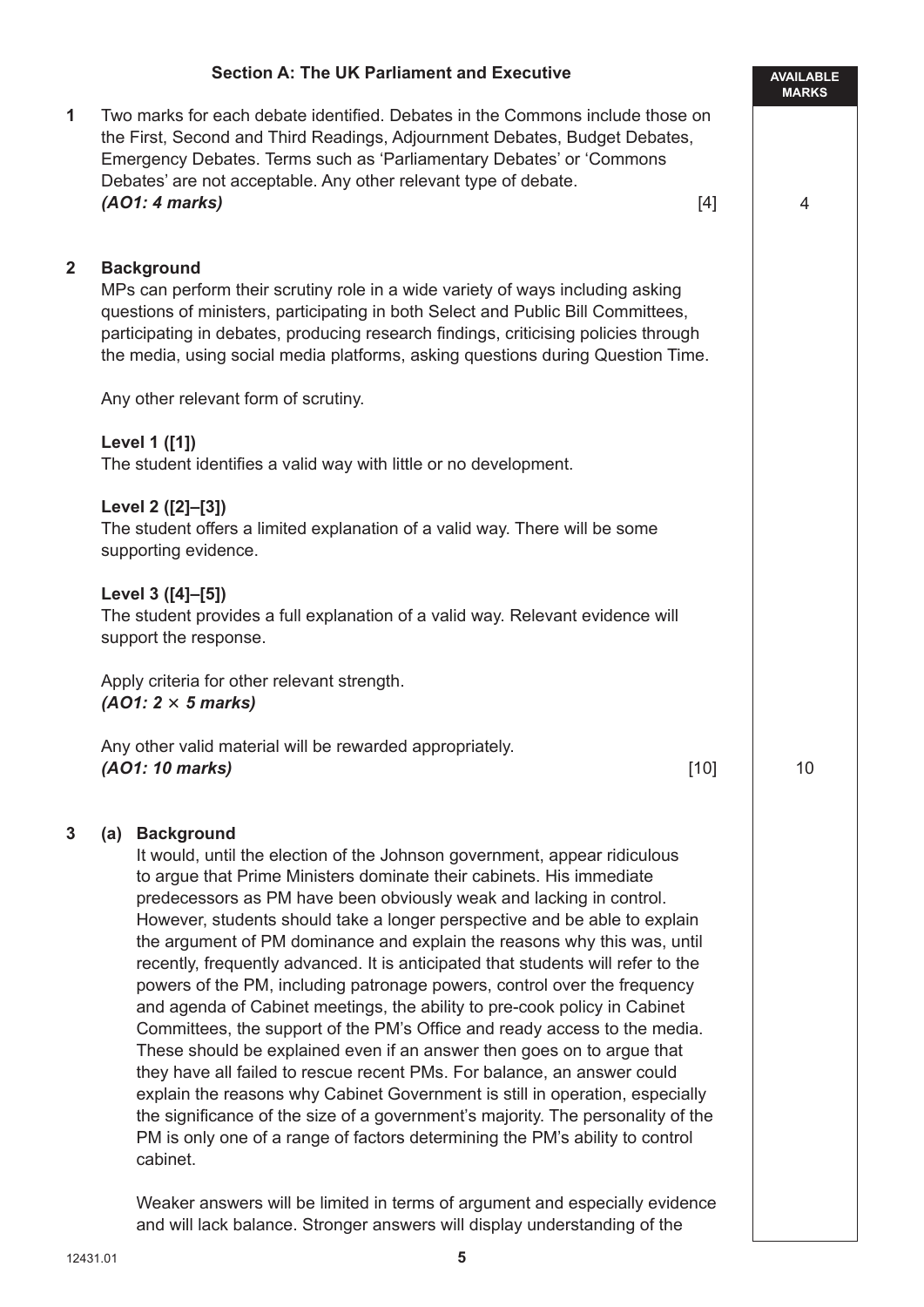issues, be able to support this with evidence and be balanced in coverage of both sides of the debate.

If an answer contains no evidence/examples, a maximum of Level 3 can be awarded.

If an answer is totally unbalanced, a maximum of Level 4 can be awarded.

#### **Level 1 ([1]–[6])**

Responses at this level are characterised by brevity, often being not more than a few paragraphs long and contain little or no relevant material. The student demonstrates little knowledge and understanding of the debate over whether Cabinet Government still exists and makes little attempt to answer the question. The answer is ill-informed and/or has a high degree of irrelevant material and/or makes general statements and/or has no evidence. There is little analysis and evaluation of information, arguments and explanations. The quality of spelling, punctuation and grammar is poor. An argument, if present, is ill-informed and poorly constructed and the level of communication and the use of political vocabulary are both rudimentary.

#### **Level 2 ([7]–[11])**

Responses at this level are characterised by a mix of broad sweeping statements only some of which are relevant to the question and all are under explained and imprecise. The student demonstrates basic knowledge and understanding of the debate over whether Cabinet Government still exists but there are major gaps in this knowledge and understanding and only a limited attempt is made to answer the question. The response contains some relevant material but also significant irrelevant or general material. General material is content that may be related to the topic under discussion but is not directly relevant. There is some basic analysis and evaluation of political information, arguments and explanations but this lacks depth. The quality of spelling, punctuation and grammar is limited. An argument is constructed although the level of communication and the structure and presentation of ideas are both basic. There is restricted use of appropriate political vocabulary.

#### **Level 3 ([12]–[16])**

Responses at this level are characterised by a number of accurate and relevant points which are either under explained, have no supporting evidence, are limited in range or are entirely one-sided. The student demonstrates mostly accurate knowledge and understanding of the debate over whether Cabinet Government still exists but there are some gaps in this knowledge and understanding. The response makes a reasonable attempt at answering the question and contains relevant material along with more general material. General material is content that may be related to the topic under discussion but is not directly relevant. There is some limited analysis of political information, arguments and explanations but this is of limited depth. Limited analysis is incomplete and may contain errors. The quality of spelling, punctuation and grammar is satisfactory. An argument is constructed although the level of communication, the structure and presentation of ideas and the use of appropriate political vocabulary are limited.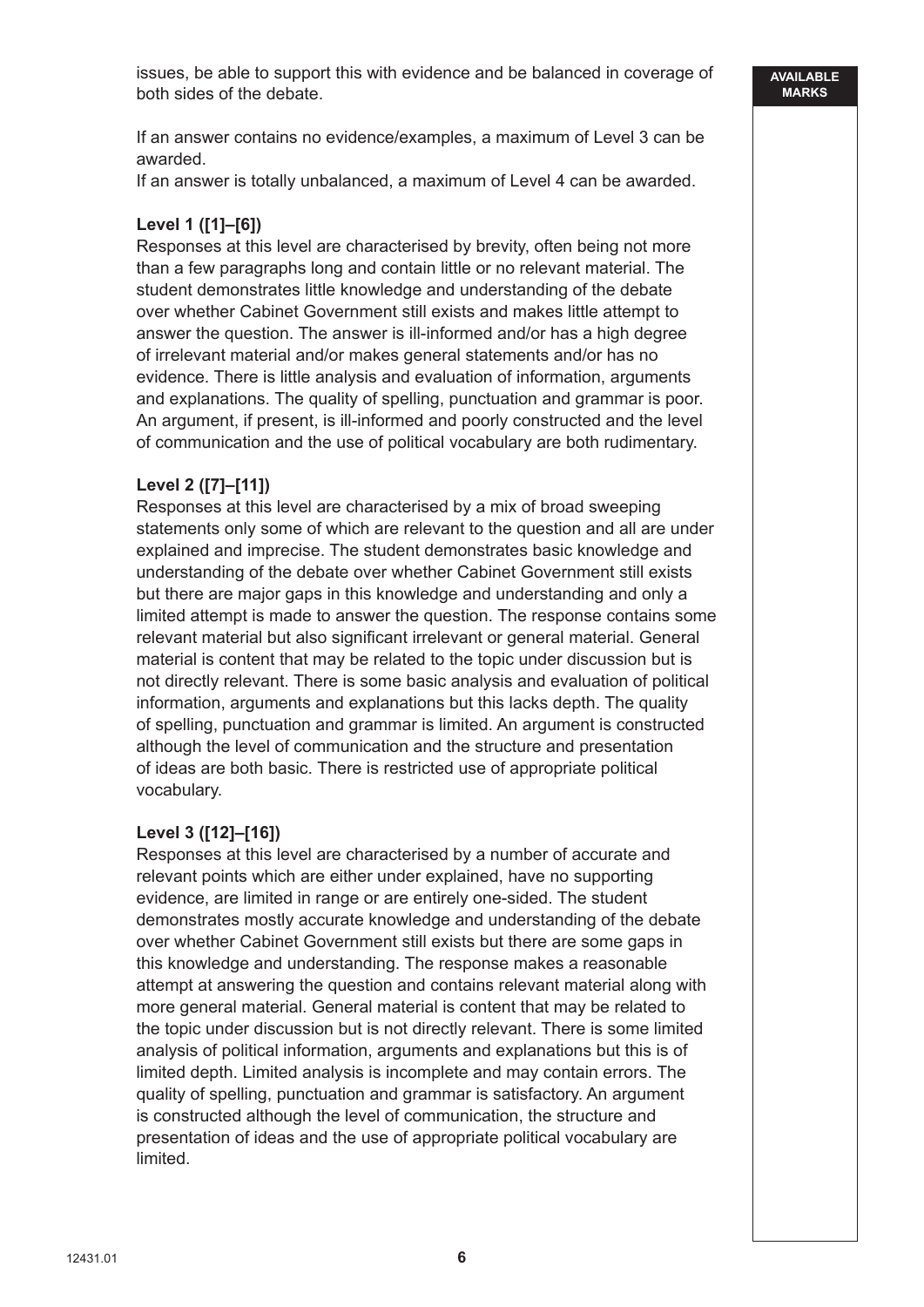## **Level 4 ([17]–[21])**

Responses at this level are characterised by a degree of balance in argument, a range of relevant points which are reasonably well explained and good use of appropriate evidence. The student demonstrates full and accurate knowledge and understanding of the debate over whether Cabinet Government still exists and deploys this to answer the question. The answer contains relevant evidence and examples. There is sound analysis of political information, arguments and explanations with a degree of depth. The quality of spelling, punctuation and grammar is generally good. An argument is constructed which displays clear communication and presentation of ideas. There is appropriate use of political vocabulary and a conclusion is reached.

#### **Level 5 ([22]–[26])**

Responses at this level are characterised by a focus on analysis based on a detailed explanation of a wide range of points which account for all of the main issues on both sides of the argument. There is a consistent engagement with the question throughout and the evidence used clearly illuminates the points being made. The student demonstrates comprehensive, detailed and accurate knowledge and understanding of the debate over whether Cabinet Government still exists and deploys this consistently to answer the question. A range of relevant evidence is presented. There is thorough analysis of political information, arguments and explanations with arguments and evidence being fully considered in a balanced way. Spelling, punctuation and grammar are of a consistently high standard. An argument is constructed which displays effective communication and presentation of ideas. There is consistent use of appropriate political vocabulary and a clear and logical conclusion is reached. [26]

#### **(b) Background**

The small number of independent MPs in any Parliament is evidence of the power of party in the UK political system. MPs are tied to party by reason of the political culture in the UK, by the mechanisms controlling elections, for reasons of career advancement, by party loyalty and by the system of party discipline. Weaker answers may only focus on discipline as a factor but stronger answers will refer to a wider range of factors. Answers should identify, explicitly or implicitly, what the roles of MPs are. Some attention should be paid in answers to how party can undermine MPs performance of their roles: the whipping of Public Bill Committees would be a suitable illustration.

For balance, students may refer to how MPs can and do reject the control of their party in a variety of ways. Some supporting evidence of this should be given and, with the increase in rebellions by backbench MPs, this will probably be what most students refer to.

Weaker answers will be limited in terms of understanding and will lack evidence and balance. Stronger answers will display understanding and be able to support this with a range of evidence and be balanced in coverage of the issue.

#### **AVAILABLE MARKS**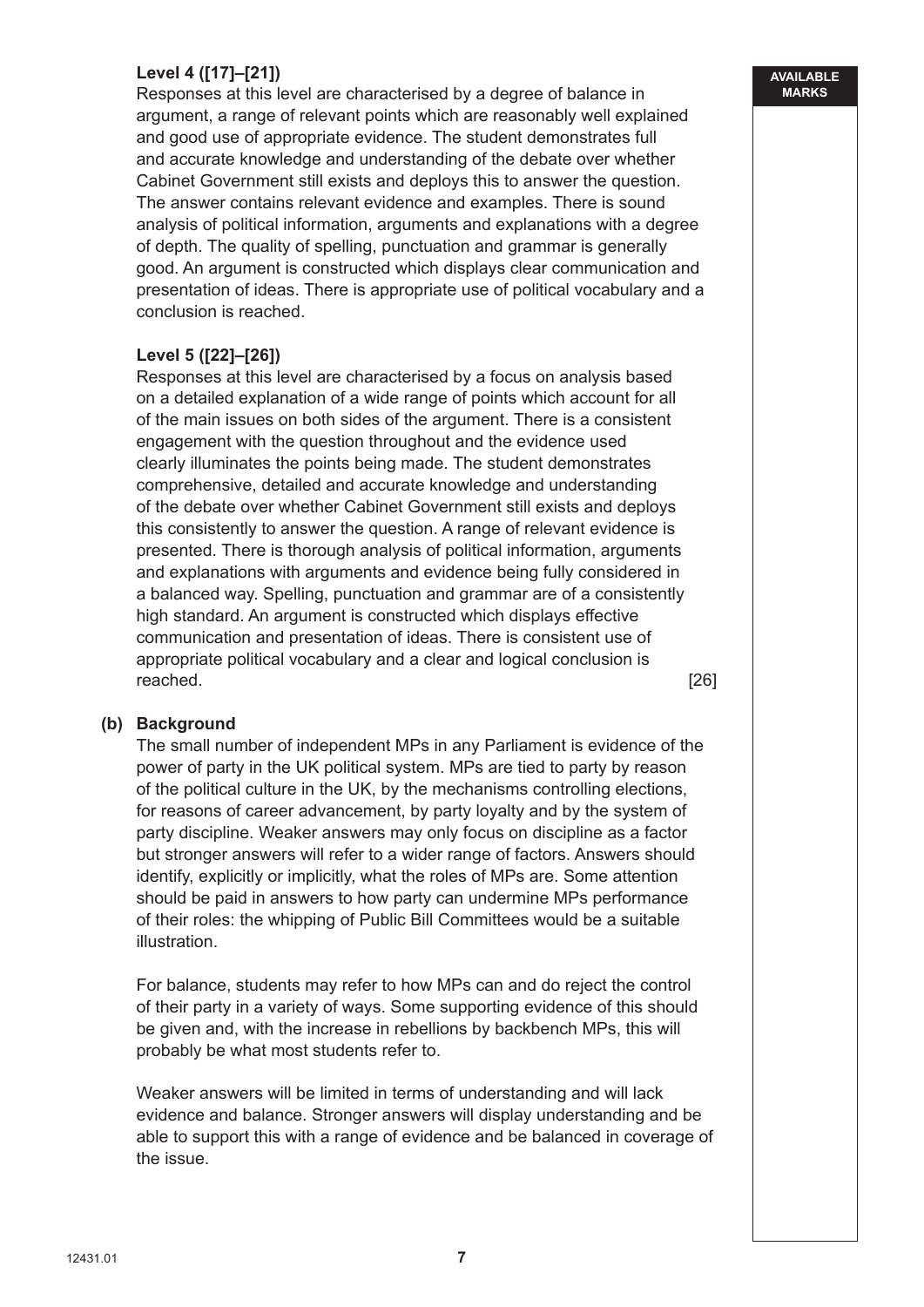If an answer contains no evidence/examples, a maximum of Level 3 can be awarded.

If an answer is totally unbalanced, a maximum of Level 4 can be awarded.

## **Level 1 ([1]–[6])**

Responses at this level are characterised by brevity, often being not more than a couple of paragraphs long and contain little or no relevant material. The student demonstrates little knowledge and understanding of the extent to which MPs are controlled by their party and makes little attempt to answer the question. The answer is ill-informed and/or has a high degree of irrelevant material and/or makes general statements and/or has no evidence. There is little analysis and evaluation of information, arguments and explanations. The quality of spelling, punctuation and grammar is poor. An argument, if present, is ill-informed and poorly constructed and the level of communication and the use of political vocabulary are both rudimentary.

## **Level 2 ([7]–[11])**

Responses at this level are characterised by a mix of broad sweeping statements only some of which are relevant to the question and all are under explained and imprecise. The student demonstrates basic knowledge and understanding of the extent to which MPs are controlled by their party but there are major gaps in this knowledge and understanding and only a limited attempt is made to answer the question. The response contains some relevant material but also significant irrelevant or general material. General material is content that may be related to the topic under discussion but is not directly relevant. There is some basic analysis and evaluation of political information, arguments and explanations but lacks depth. The quality of spelling, punctuation and grammar is limited. An argument is constructed although the level of communication and the structure and presentation of ideas are both basic. There is restricted use of appropriate political vocabulary.

## **Level 3 ([12]–[16])**

Responses at this level are characterised by a number of accurate and relevant points which are either under explained, have no supporting evidence, are limited in range or are entirely one-sided. The student demonstrates mostly accurate knowledge and understanding of the extent to which MPs are controlled by their party but there are some gaps in this knowledge and understanding. The response makes a reasonable attempt at answering the question and contains relevant material along with more general material. General material is content that may be related to the topic under discussion but is not directly relevant. There is some limited analysis of political information, arguments and explanations but this is of limited depth. Limited analysis is incomplete and may contain errors. The quality of spelling, punctuation and grammar is satisfactory. An argument is constructed although the level of communication, the structure and presentation of ideas and the use of appropriate political vocabulary are limited.

### **Level 4 ([17]–[21])**

Responses at this level are characterised by a degree of balance in argument, a range of relevant points which are reasonably well explained and good use of appropriate evidence. The student demonstrates full and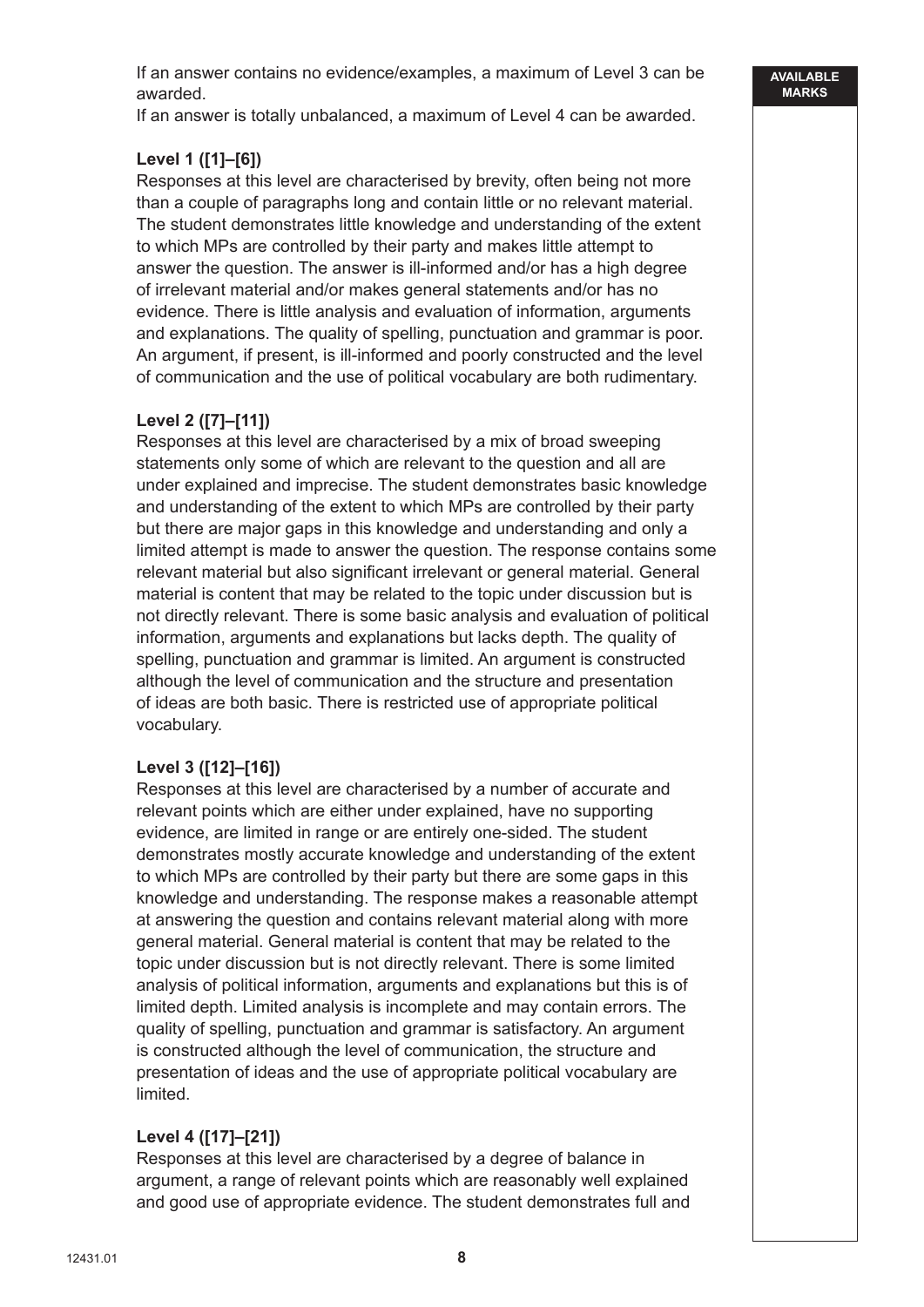26 **40 AVAILABLE MARKS** accurate knowledge and understanding of the extent to which MPs are controlled by their party and deploys this to answer the question. The answer contains relevant evidence and examples (AO1). There is sound analysis of political information, arguments and explanations with a degree of depth (AO2). The quality of spelling, punctuation and grammar is generally good. An argument is constructed which displays clear communication and presentation of ideas. There is appropriate use of political vocabulary and a conclusion is reached (AO3).  **Level 5 ([22]–[26])** Responses at this level are characterised by a focus on analysis based on a detailed explanation of a wide range of points which account for all of the main issues on both sides of the argument. There is a consistent engagement with the question throughout and the evidence used clearly illuminates the points being made. The student demonstrates comprehensive, detailed and accurate knowledge and understanding of the extent to which MPs are controlled by their party and deploys this consistently to answer the question. A range of relevant evidence is presented. There is thorough analysis of political information, arguments and explanations with arguments and evidence being fully considered in a balanced way. Spelling, punctuation and grammar are of a consistently high standard. An argument is constructed which displays effective communication and presentation of ideas. There is consistent use of appropriate political vocabulary and a clear and logical conclusion is reached. [26] **Section A**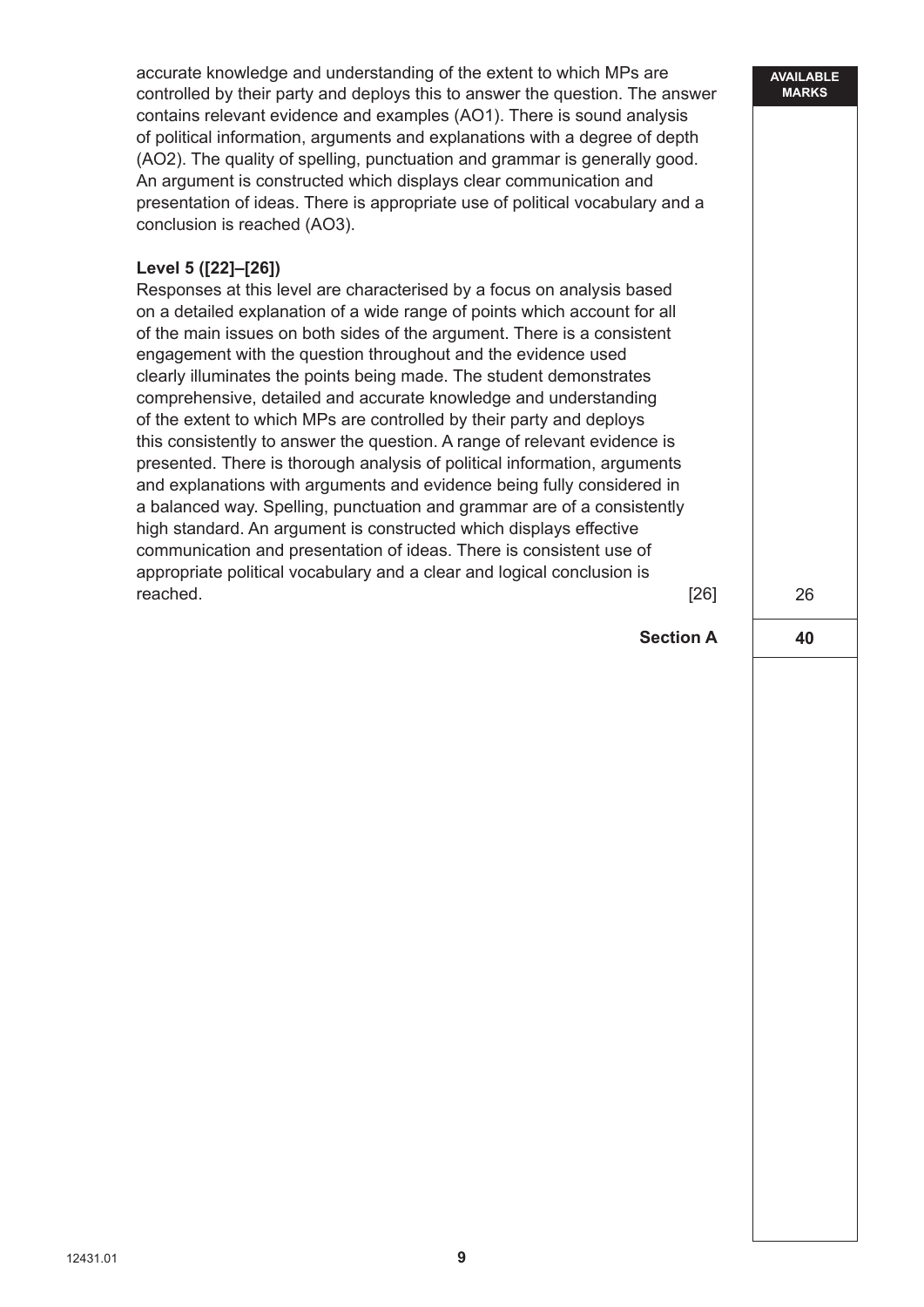## **Section B: The Judiciary in the UK**

#### **4 Background**

Strengths of Judicial Inquiries include the high profile and media attention that many attract, the open nature of the evidence given, the expertise and impartiality of the Chair of the inquiry, the access enjoyed by those wanting to give evidence, the impact upon government of critical findings. Any other valid strength.

#### **Level 1 ([1])**

The student identifies a valid way with little or no development.

#### **Level 2 ([2]–[3])**

The student offers a limited explanation of a strength.

#### **Level 3 ([4]–[5])**

The student provides a full explanation of a valid strength.

Any other valid information will be rewarded appropriately. *(AO1: [5] marks)* [5]

5

**AVAILABLE MARKS**

#### **5 Background**

It is anticipated that, in response to this question, most students will identify and explain the strengths of Judicial Review. These may include the openness of the process to individuals and organisations, the impartiality of the judiciary, the publicity often given to reviews that find against the government, the fact that a government cannot ignore the findings if policy is held to be "ultra vires". However, answers should seek to demonstrate that Judicial Review can check the Executive and this will most likely take the form of presenting evidence of where government policy has been successfully challenged.

It is not necessary that an answer should include any content that deals with the ineffectiveness of Reviews.

Weaker answers will be limited in range and evidence. Stronger answers will have a broader range of strengths and evidence.

#### **Level 1 ([1]–[3])**

Responses at this level are characterised by brevity, often being not more than a couple of paragraphs long and contain little or no relevant material. The student demonstrates little knowledge and understanding of the effectiveness of Judicial Review as a check on the Executive and makes little attempt to answer the question. The answer is ill-informed and/or has a high degree of irrelevant material and/or makes general statements and/or has no evidence. There is little analysis and evaluation of information, arguments and explanations. The quality of spelling, punctuation and grammar is poor. An argument, if present, is ill-informed and poorly constructed and the level of communication and the use of political vocabulary are both rudimentary.

#### **Level 2 ([4]–[6])**

Responses at this level are characterised by a mix of broad sweeping statements only some of which are relevant to the question and all are under explained and imprecise. The student demonstrates basic knowledge and understanding of the effectiveness of Judicial Review as a check on the Executive but there are major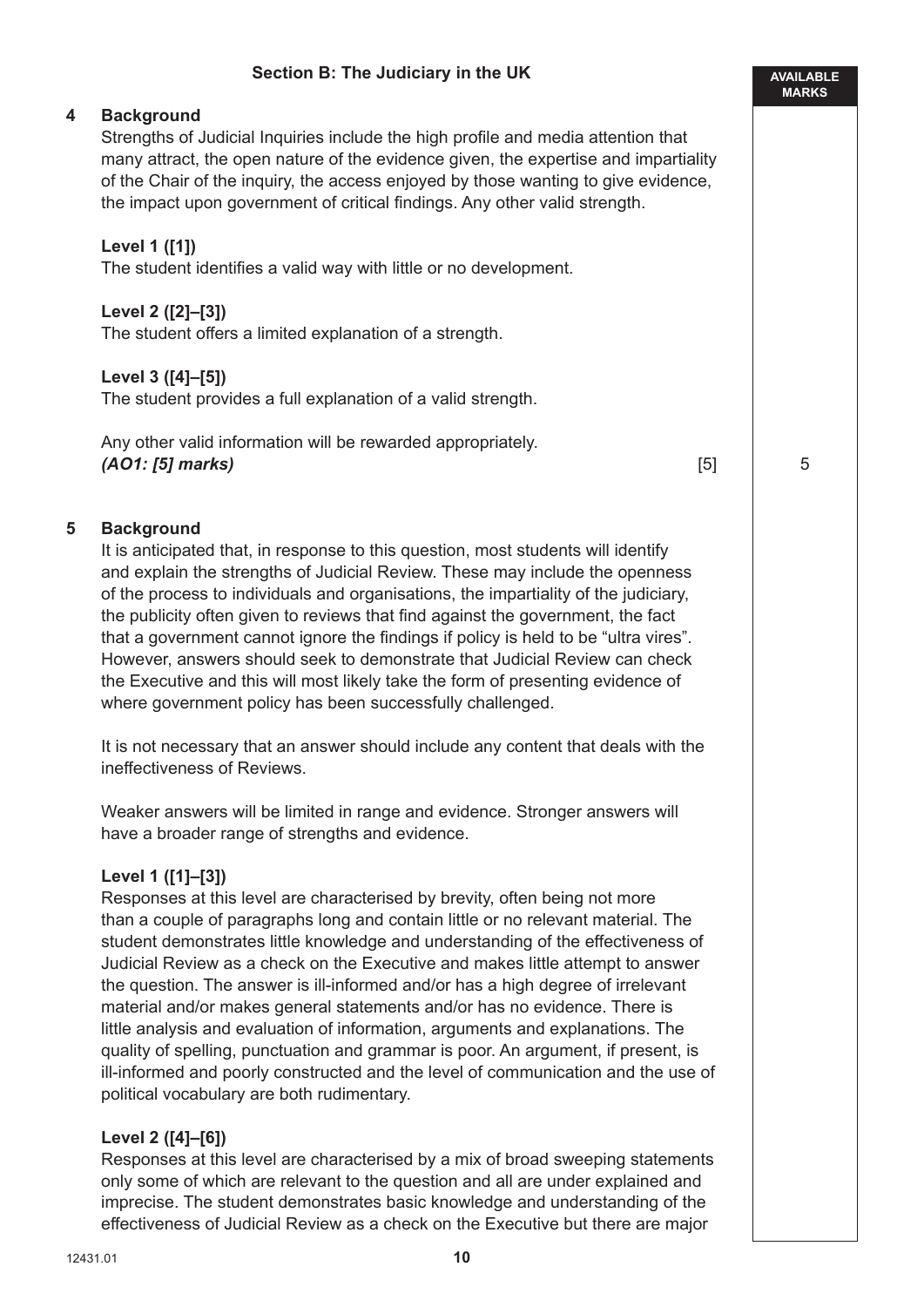gaps in this knowledge and understanding and only a limited attempt is made to answer the question. The response contains some relevant material but also significant irrelevant or general material. General material is content that may be related to the topic under discussion but is not directly relevant. There is some basic analysis and evaluation of political information, arguments and explanations but this lacks depth. The quality of spelling, punctuation and grammar is limited. An argument is constructed although the level of communication and the structure and presentation of ideas are both basic. There is restricted use of appropriate political vocabulary.

## **Level 3 ([7]–[9])**

Responses at this level are characterised by a number of accurate and relevant points which are either under explained, have no supporting evidence, are limited in range or are entirely one-sided. The student demonstrates mostly accurate knowledge and understanding of the effect of the effectiveness of Judicial Review as a check on the Executive but there are some gaps in this knowledge and understanding. The response makes a reasonable attempt at answering the question and contains relevant material along with more general material. General material is content that may be related to the topic under discussion but is not directly relevant. There is some limited analysis of political information, arguments and explanations but this is of limited depth. Limited analysis is incomplete and may contain errors. The quality of spelling, punctuation and grammar is satisfactory. An argument is constructed although the level of communication, the structure and presentation of ideas and the use of appropriate political vocabulary are limited.

#### **Level 4 ([10]–[12])**

Responses at this level are characterised by a degree of balance in argument, a range of relevant points which are reasonably well explained and good use of appropriate evidence. The student demonstrates full and accurate knowledge and understanding of the effectiveness of Judicial Review as a check on the Executive and deploys this to answer the question. The answer contains relevant evidence and examples. There is sound analysis of political information, arguments and explanations with a degree of depth. The quality of spelling, punctuation and grammar is generally good. An argument is constructed which displays clear communication and presentation of ideas. There is appropriate use of political vocabulary.

### **Level 5 ([13]–[15])**

Responses at this level are characterised by a focus on analysis based on a detailed explanation of a wide range of points which account for all of the main issues on both sides of the argument. There is a consistent engagement with the question throughout and the evidence used clearly illuminates the points being made. The student demonstrates comprehensive, detailed and accurate knowledge and understanding of the effectiveness of Judicial Review as a check on the Executive consistently to answer the question. A range of relevant evidence is presented. There is thorough analysis of political information, arguments and explanations with arguments and evidence being fully considered in a balanced way. Spelling, punctuation and grammar are of a consistently high standard. An argument is constructed which displays effective communication and presentation of ideas. There is consistent use of appropriate political vocabulary. [15] **Solution Contract Contract Contract Contract Contract Contract Contract Contract Contract Contract Contract Contract Contract Contract Contract Contract Contract Contract Contract Contract Contract Contra** 

**Section B**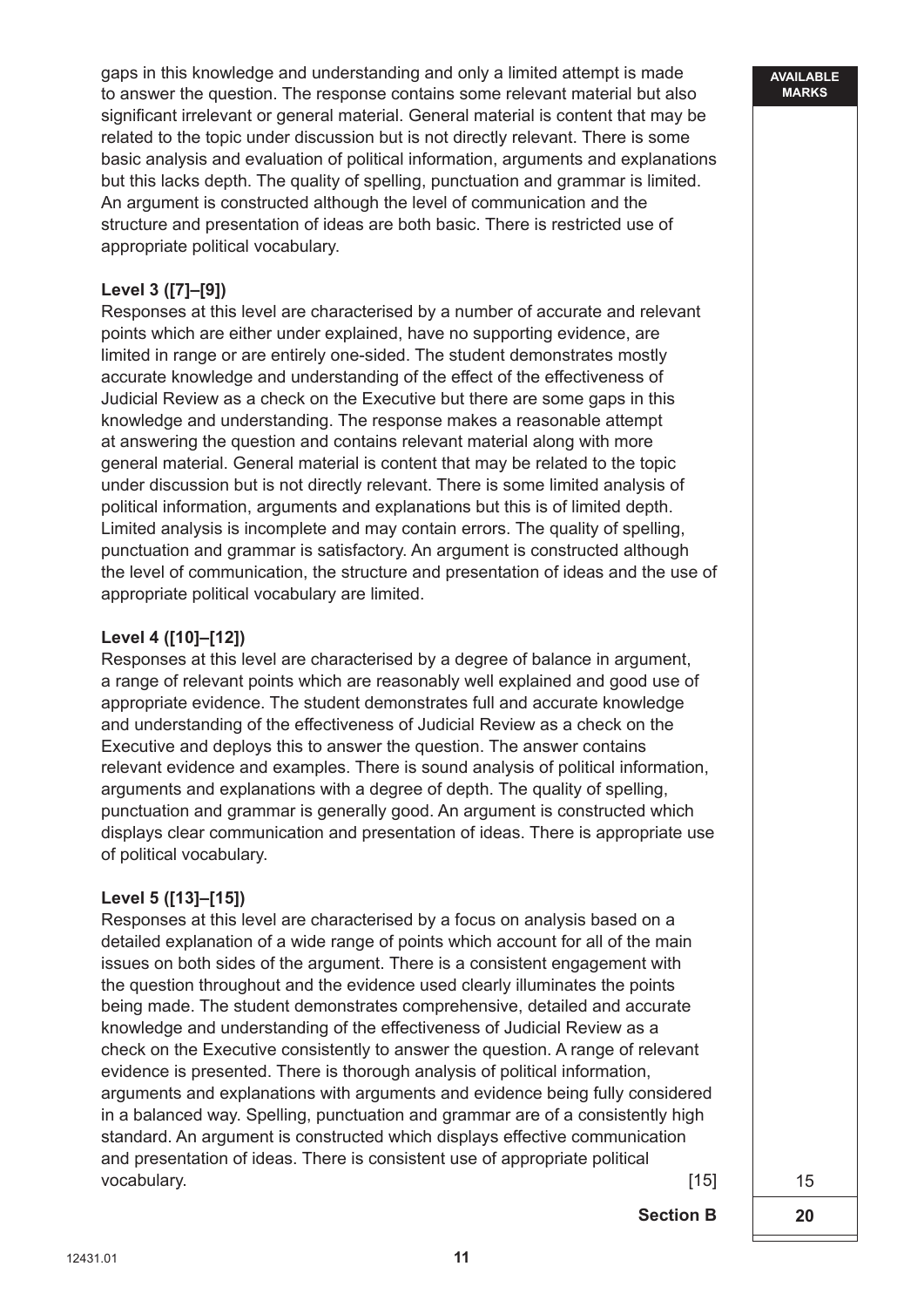## **Section C: Pressure Groups in the UK 6 Background** A "social movement" is a loosely organised but sustained campaign in support of a social goal, typically either the implementation or the prevention of a change in society's structure or values. Although social movements differ in size, they are all essentially collective. That is, they result from the more or less spontaneous coming together of people whose relationships are not defined by rules and

## **Level 1 ([1])**

The student offers a valid explanation with little or no development.

procedures but who merely share a common outlook on society.

## **Level 2 ([2]–[3])**

The student offers a limited explanation. There will be a relevant example.

### **Level 3 ([4]–[5])**

The student provides a full explanation. A relevant example will support the response.

#### *(AO1: [5] marks)*

Any other valid information will be rewarded appropriately. [5]

#### **7 Background**

An answer to this question should, at least implicitly, include an explanation of what is meant by an "outsider" pressure group. Weaker answers may consist of a list of examples of "outsider groups" but with limited analysis of why such groups have this status. Stronger answers will include analysis of reasons and these may include issues such as size, finance, nature of the membership, nature of the group's objectives, nature of the government in power, political culture and whether the group wishes to remain an outsider.

Insider groups may be referred to as a way of illustrating why other groups lack this status.

Any other relevant arguments.

### **Level 1 ([1]–[3])**

The student demonstrates little knowledge and understanding of the reasons why some groups are "outsiders" and makes little attempt to answer the question. The answer is ill-informed and/or has a high degree of irrelevant material and/ or makes general statements and/or has no evidence. There is little analysis and evaluation of information, arguments and explanations. The quality of spelling, punctuation and grammar is poor. An argument, if present, is ill-informed and poorly constructed and the level of communication and the use of political vocabulary are both rudimentary.

### **Level 2 ([4]–[6])**

The student demonstrates basic knowledge and understanding of the reasons why some groups are "outsiders" but there are major gaps in this knowledge and understanding and only a limited attempt is made to answer the question. The response contains some relevant material but also significant irrelevant or general material. General material is content that may be related to the topic under discussion but is not directly relevant. There is some basic analysis

5